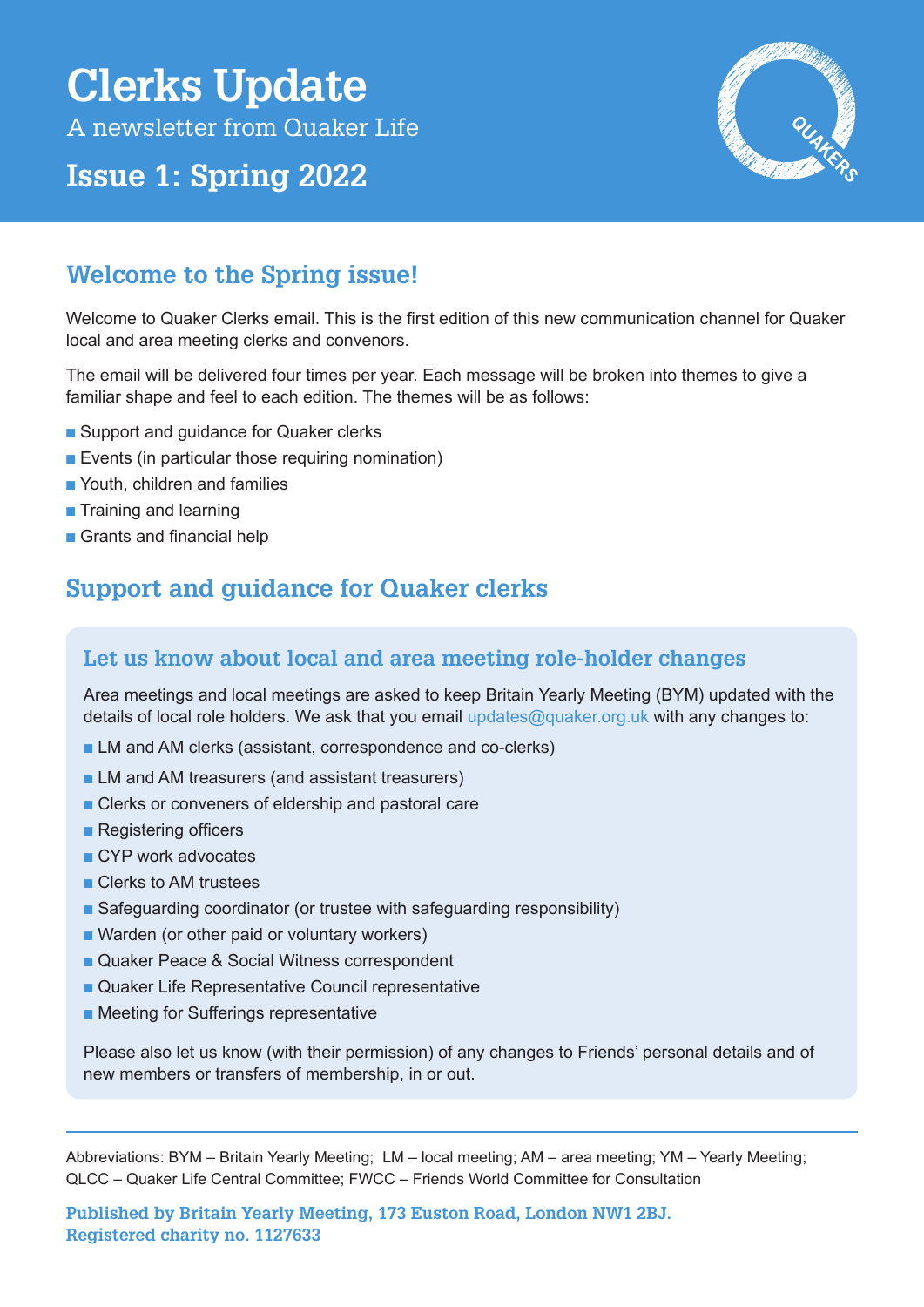## **Role-holder support**

Britain Yearly Meeting has a range of role-holder support across all of our work areas. To get in touch contact us, email supportmeetings@quaker.org.uk.

Local Development Workers (LDWs) are developing local role-holder networks that you will have the opportunity to connect with. Visit www.quaker.org.uk/local-development to find out more about local development work and who your LDW is. A list of our support networks is at the end of this document, please share this list widely.



## **Quaker response to the Ukraine conflict**

Britain Yearly Meeting (BYM) is working rapidly to offer advice and support to Quakers wishing to respond to the conflict in Ukraine. To find details of everything that is being offered and how Quakers can get involved or do things in their communities visit our new webpage: www.quaker.org.uk/ukraine.

## **The Welcome Directory**

The Welcome Directory is a multi-faith organization which maintains a directory of faith communities who have declared their commitment to welcoming prison leavers and providing them with support in the community should they need it.

Quaker Life would like to invite meetings to consider joining the Welcome Directory. There is more information on the Welcome Directory website: www.welcomedirectory.org.uk.

Please also find a [letter to Quaker area meetings](https://www.quaker.org.uk/documents/qpcc-the-welcome-directory-letter-to-ams-03-2022) inviting meetings to become a member of the Welcome Directory.

## **Friends World Committee for Consultation annual appeal**

Quakers in Britain are part of the world organisation [Friends World Committee for Consultation.](https://fwcc.world/) FWCC was formed to help bring Quakers together across theological and cultural diversity. FWCC is committed to supporting climate action, peace and justice work among Quakers worldwide over the coming years.

Although FWCC is global in scope, it depends on Quaker contributions to deliver its ambitious work. Each year an appeal is sent to all meetings in Britain Yearly Meeting asking for support: the funds raised show how much the work of FWCC is appreciated.

Please share this year's [FWCC appeal](https://www.quaker.org.uk/documents/fwcc-appeal-2022) with Friends in your Quaker community.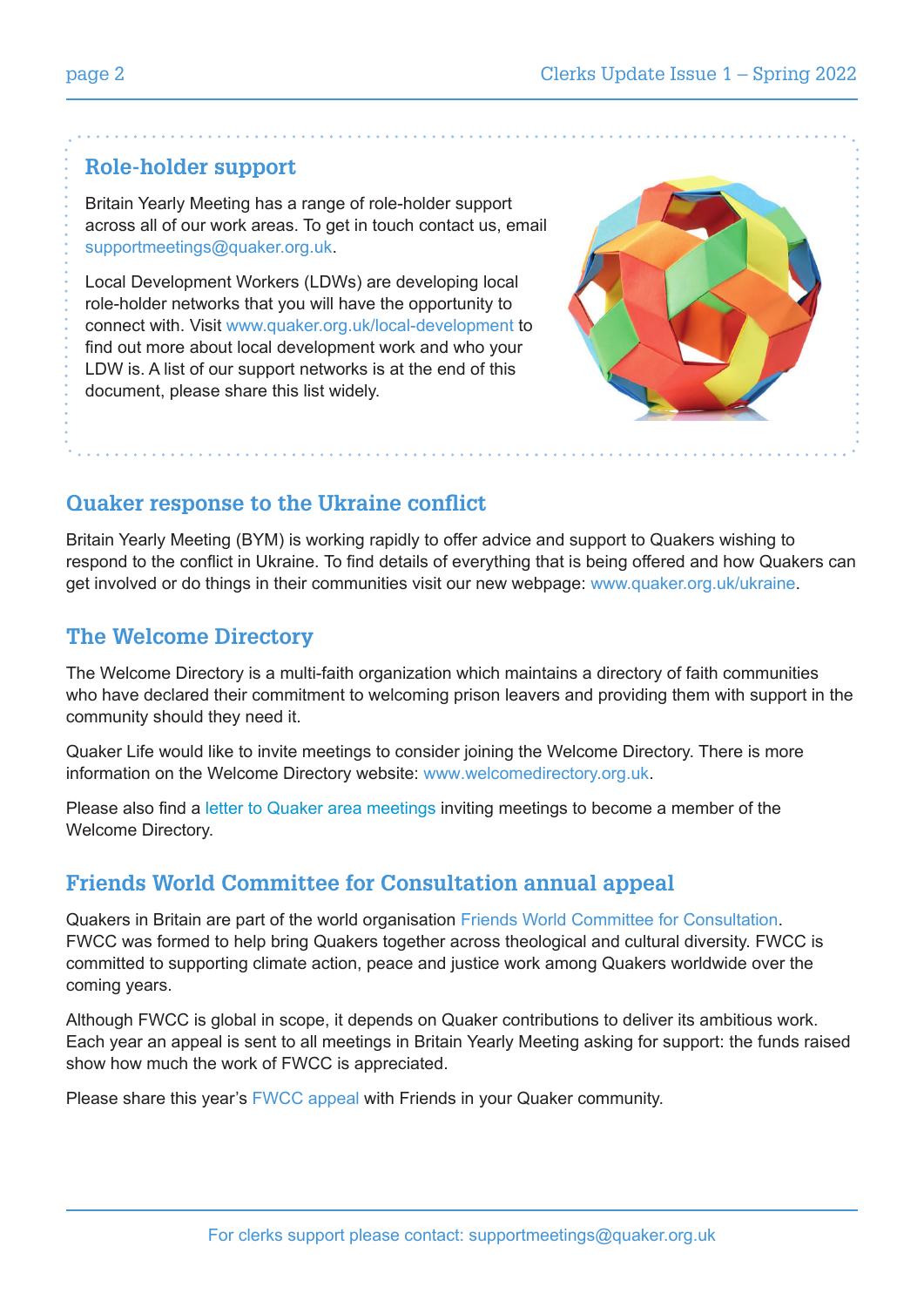## **Events**

## **Quaker Life Representative Council**

## **Friday 8 to Sunday 10 April**

Bookings are now open for the forthcoming online gathering of Quaker Life Representative Council (QLRC). We will spend our time as a community of Reps building on the fruitful reflections and conversations from the last Council in October. Our theme will consider the life and spirit of our Quaker communities in these increasingly troubled times and how this coming year might unfold. We also plan to spend some time hearing and thinking about what inclusion might look like in our Quaker communities.

Please forward the [QLRC booking information](https://forms.quaker.org.uk/qlrc-april-2022/) to your Quaker Life Representative.

## **Yearly Meeting 2022**

#### **Friday 27 to Monday 30 May**

Bookings are now open to attend Yearly Meeting which is being run in person at Friends House, London and online across Britain. See below the Yearly Meeting calling letters for Friends attending and for volunteers to help make the event possible. You need to book in advance whether you are planning to attend in person or join online, www.quaker.org.uk/ym/bookings.

PDF downloads: [Yearly Meeting calling letter](https://www.quaker.org.uk/documents/yearly-meeting-letter-2022-2) and [Volunteer calling letter](https://www.quaker.org.uk/documents/ym-2022-volunteer-calling-letter-1)

The **Children's Programme offers 0-11 year olds** sessions in Friends House, the **Young People's Programme for 11-15s** offers a three night residential on the theme 'Exploring Equality: understanding and valuing diversity' and **Accompanying for 15-18s** is a chance to meet up with peers at Yearly Meeting and attend sessions together. Please share information about these programmes with families connected to your meeting who may be interested and benefit from them – grandchildren, neighbours and interested others welcome! Places are limited, so please remember to [book soon](http://book soon)!

For more info and to book go to www.quaker.org.uk/ym/0-18s.

## **All-together worship**

#### **Sunday 29 May, 10.30–11.30am**

This will be a huge meeting for worship, taking place across Britain in homes, Quaker Meeting Houses and other meeting places and at Friends House. We will come together as a single loving, inclusive and all-age community across the length and breadth of Britain Yearly Meeting.

As well as individuals joining online from home, local Quaker communities are invited to take part via a live link. We hope those unable to connect online will either join others connecting online locally, or will worship with us together in spirit. A shared reading will be circulated in May to support this, together with materials for those supporting children's worship.

Worship will start together with children, during which there will be a reading. Children will then be able to continue their worship through a range of activities reflecting on the reading.  

We hope to make available a list of participating meetings so that those wishing to attend in person can do so wherever they are in the country.

If your Quaker community wishes to join all together worship online, [please see details here](https://quaker.org.uk/documents/joining-all-together-worship-at-ym) for what you need to do and [complete the short form by 30 March](https://forms.quaker.org.uk/atw/). If individuals wish to join all-together worship from home, please [register for Yearly Meeting](http://www.quaker.org.uk/ym/booking).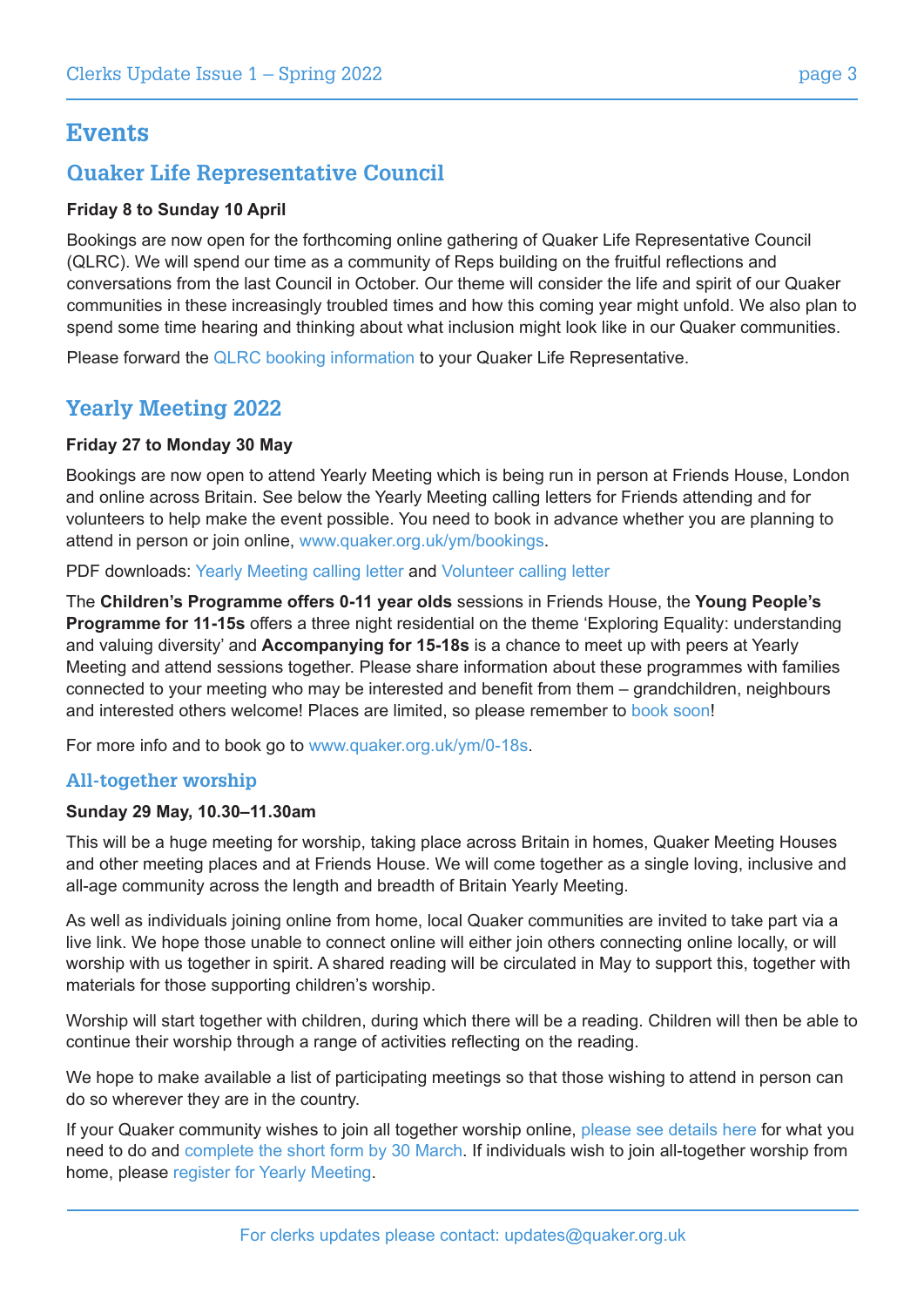# **Youth, children & families (YCF)**

## **Reviewers for YCF programmes at Yearly Meeting**

We're looking for four people to help us with reviewing Junior Yearly Meeting and the Youth Children and Families programmes at Yearly Meeting. Your role would be to write a summary of the feedback forms and make an assessment of the extent to which there is evidence of the aims of the event being met. The report is sent to the Yearly Meeting Manner of Holding Group who review Yearly Meeting on behalf of the Yearly Meeting Arrangements Committee (who do not have time to read though the feedback forms) and used to aid planning. If you are interested, contact Catherine Waithaka, catw@quaker.org.uk.

# **Training and learning**

## **Woodbrooke short courses**

This summer Woodbrooke is offering a series of one-day online courses exploring Quaker topics from Ministry to Business Method, plus a series of 'In a Nutshell' courses on clerking, trusteeship and more. The short roles sessions aim to serve as stepping stones, bridging the gap between longer, in-depth roles courses available in the autumn and winter. They are perfect for those recently appointed and not yet been able to complete training but wanting the opportunity to share skills and stories with fellow role holders. Details will be available shortly on the Woodbrooke website www.woodbrooke.org.uk.

Woodbrooke's [Quaker Spiritual Insights in Responding to Climate Crisis](https://www.woodbrooke.org.uk/learn/climate-crisis/climate-crisis-insights/) resource was sent to meetings at the end of 2021 and there is now a course for people who would like to facilitate the use of the materials in their Quaker community. Information and booking: [www.woodbrooke.org.uk/product/](www.woodbrooke.org.uk/product/responding-to-ecological-crisis-facilitators) [responding-to-ecological-crisis-facilitators](www.woodbrooke.org.uk/product/responding-to-ecological-crisis-facilitators)

## **How can we support Friends to talk about peace at a time of war?**

'All thoughtful men and women are torn at heart by the present situation' London Yearly Meeting, 1943, *Qf&p* 24:09. It can be scary to talk about peace when people are trapped in war. Quakers don't have all the answers, but we can still take steps for peace at a personal or community level. Quakers and others developed the RESTORE framework in the pandemic to help pupils reflect on what has happened, and find opportunities to act. It has proved popular with Quaker communities as well. The Peace Education team are making the case for peace education through a series of videos and the forthcoming report, Peace at the heart, which launches on 11 May. Learn more and register at www.quaker.org.uk/peaceeducation-case. Resources for schools can sometimes be useful in meetings, such as the new lesson: Would you fight in Ukraine? Available at https://bit.ly/Quaker-peace-ed-resources. Further resources are available from The Welsh Centre for International Affairs www.wcia.org.uk/news-views-events.

# **Grants and financial help**

## **Adult Education grants 2022-23**

Applications for Adult Education grants are now open and will close on 30 April 2022. These grants are for members and attenders following a course in further or higher education in order to equip themselves to serve society and/or Quakers in Britain. To apply you should be a mature student or graduate, either in membership of Britain Yearly Meeting or an attender of at least five years. You should be in need of financial support to take the course. The course should be offered at a reputable institution within the UK and applications for vocational courses are particularly welcome. For further information about applying for a grant please see: www.quaker.org.uk/adult-education-grants